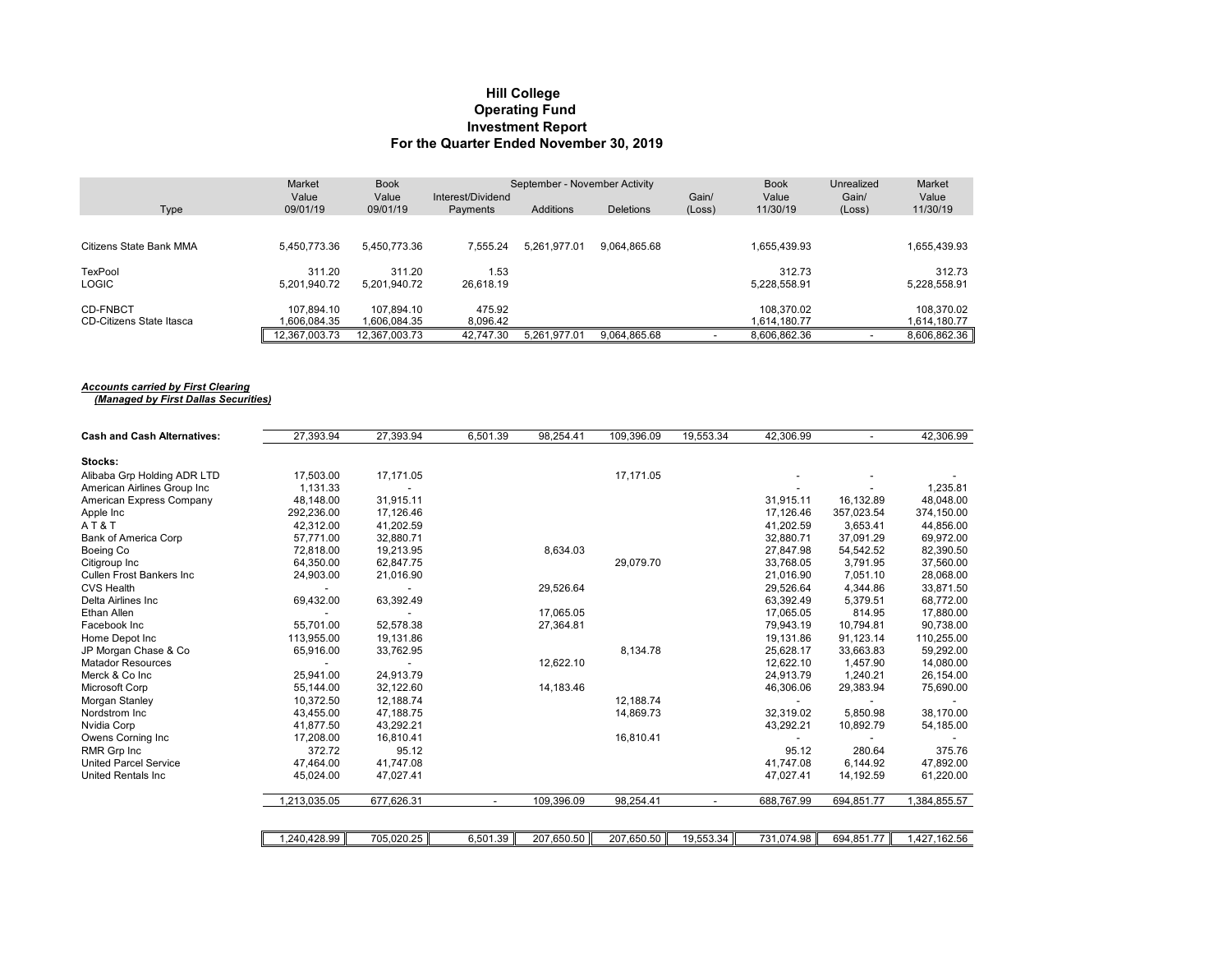# **Investment Report For the Quarter Ended November 30, 2019 Hill College Endowment Fund**

|      | Market   | Book     | Activity<br>September - November |                  |                  |        | Book     | <b>Jnrealized</b> | Market   |
|------|----------|----------|----------------------------------|------------------|------------------|--------|----------|-------------------|----------|
|      | Value    | Value    | Interest/Dividend                |                  |                  | Gain/  | Value    | Gain/             | Value    |
| Type | 09/01/19 | 09/01/19 | Payments                         | <b>Additions</b> | <b>Deletions</b> | (Loss) | 11/30/19 | (Loss)            | 11/30/19 |

### *Accounts carried by TD Ameritrade Clearing, Inc.*

 *(Managed by Sweetwater Financial Advisors, LLC)*

| <b>Cash and Cash Alternatives:</b>     | 4,069.18     | 4,069.18     | 14,558.26                | 153,550.99 | 168,688.67               | 1,024.55 | 4,514.31     | $\overline{a}$ | 4,514.31     |
|----------------------------------------|--------------|--------------|--------------------------|------------|--------------------------|----------|--------------|----------------|--------------|
| <b>Exchange Traded Funds (ETFs):</b>   |              |              |                          |            |                          |          |              |                |              |
| iShares Intl Select Div ETF            | 28,064.96    | 29,994.85    |                          |            |                          |          | 29,994.85    | 830.91         | 30,825.76    |
| iShares Short Mat Bond ETF             | 100,186.55   | 99,976.61    |                          |            |                          |          | 99,976.61    | 180.09         | 100,156.70   |
| <b>SPDR Gold Shares ETF</b>            | 36,225.00    | 30,619.91    |                          |            |                          |          | 30,619.91    | 4,120.81       | 34,740.72    |
| First Trust Pref Sec Inc ETF           | 45,996.88    | 45,000.80    |                          | 7,514.40   |                          |          | 52,515.20    | 1,578.28       | 54,093.48    |
| Invesco High Yld Eq Div ETF            | 22,779.05    | 23,068.70    |                          |            |                          |          | 23,068.70    | 837.00         | 23,905.70    |
| iShares Select Div ETF                 | 66.703.95    | 67,548.55    |                          |            | 23,907.43                |          | 43,641.12    | 2,004.48       | 45,645.60    |
| Vanguard Real Estate ETF               | 39,193.50    | 37,492.84    |                          |            |                          |          | 37,492.84    | 2,061.91       | 39,554.75    |
| Aberdeen Std Platinum ETF              | 31,694.40    | 29,984.15    |                          |            |                          |          | 29,984.15    | 466.05         | 30,450.20    |
| <b>SPDR Total Return Tactical</b>      | 60,871.47    | 59,994.86    |                          |            |                          |          | 59,994.86    | 115.87         | 60,110.73    |
| <b>First Trust Value Line</b>          | 30,082.00    | 29,964.35    |                          |            |                          |          | 29,964.35    | 1,719.65       | 31,684.00    |
| Vanguard Total Bnd Mrkt                |              |              |                          | 49,986.52  |                          |          | 49,986.52    | 250.32         | 50,236.84    |
|                                        | 461,797.76   | 453,645.62   | $\blacksquare$           | 57.500.92  | 23,907.43                | $\sim$   | 487,239.11   | 14,165.37      | 501,404.48   |
| <b>Fixed Income:</b>                   |              |              |                          |            |                          |          |              |                |              |
| Western Alliance Bancorp CD            | 50,037.00    | 50,000.00    |                          |            | 50,000.00                |          |              |                |              |
| Camden National Bank CD                | 50,004.00    | 50,000.00    |                          |            | 50,000.00                |          |              |                |              |
|                                        | 100,041.00   | 100,000.00   | $\overline{\phantom{a}}$ |            | 100,000.00               |          |              |                |              |
| <b>Mutual Funds:</b>                   |              |              |                          |            |                          |          |              |                |              |
| <b>Federated Institutional MF</b>      | 387,363.34   | 387,300.00   |                          | 102,460.00 |                          |          | 489,760.00   | 70.79          | 489,830.79   |
| Pimco FDS MF                           | 192,691.22   | 195,000.00   |                          |            |                          |          | 195,000.00   | (1,338.04)     | 193,661.96   |
| Doubline Total Return MF               | 114,492.53   | 111,364.71   |                          | 1,038.02   |                          |          | 112,402.73   | 1,748.69       | 114, 151.42  |
| American Beacon SPFLX                  | 117,964.59   | 120,000.00   |                          |            |                          |          | 120,000.00   | (5,409.27)     | 114,590.73   |
|                                        | 812,511.68   | 813,664.71   | $\overline{a}$           | 103,498.02 | $\overline{\phantom{0}}$ |          | 917, 162. 73 | (4,927.83)     | 912,234.90   |
| Stocks:                                |              |              |                          |            |                          |          |              |                |              |
| Blackrock Enh Cap & Inc Fd Inc         | 43,374.96    | 45,014.78    |                          |            |                          |          | 45,014.78    | 1,610.50       | 46,625.28    |
| <b>Blackrock Science &amp; Tech Tr</b> | 36, 167.85   | 37,509.39    |                          |            |                          |          | 37,509.39    | (20.97)        | 37,488.42    |
| Kayne Anderson MLP Midstream           | 27,915.24    | 30,006.34    |                          |            |                          |          | 30,006.34    | (5, 194.99)    | 24,811.35    |
| <b>Blackrock Energy</b>                | 27,908.24    | 30,007.24    |                          |            | 29,643.56                | (363.68) |              |                |              |
| Reaves Utility Income Fund             | 37,655.64    | 37,507.05    |                          | 7,689.73   |                          |          | 45,196.78    | 471.56         | 45,668.34    |
|                                        | 173,021.93   | 180,044.80   | $\overline{\phantom{a}}$ | 7,689.73   | 29,643.56                | (363.68) | 157,727.29   | (3, 133.90)    | 154,593.39   |
|                                        |              |              |                          |            |                          |          |              |                |              |
|                                        | 1,551,441.55 | 1,551,424.31 | 14,558.26                | 322,239.66 | 322,239.66               | 660.87   | .566,643.44  | 6,103.64       | 1,572,747.08 |